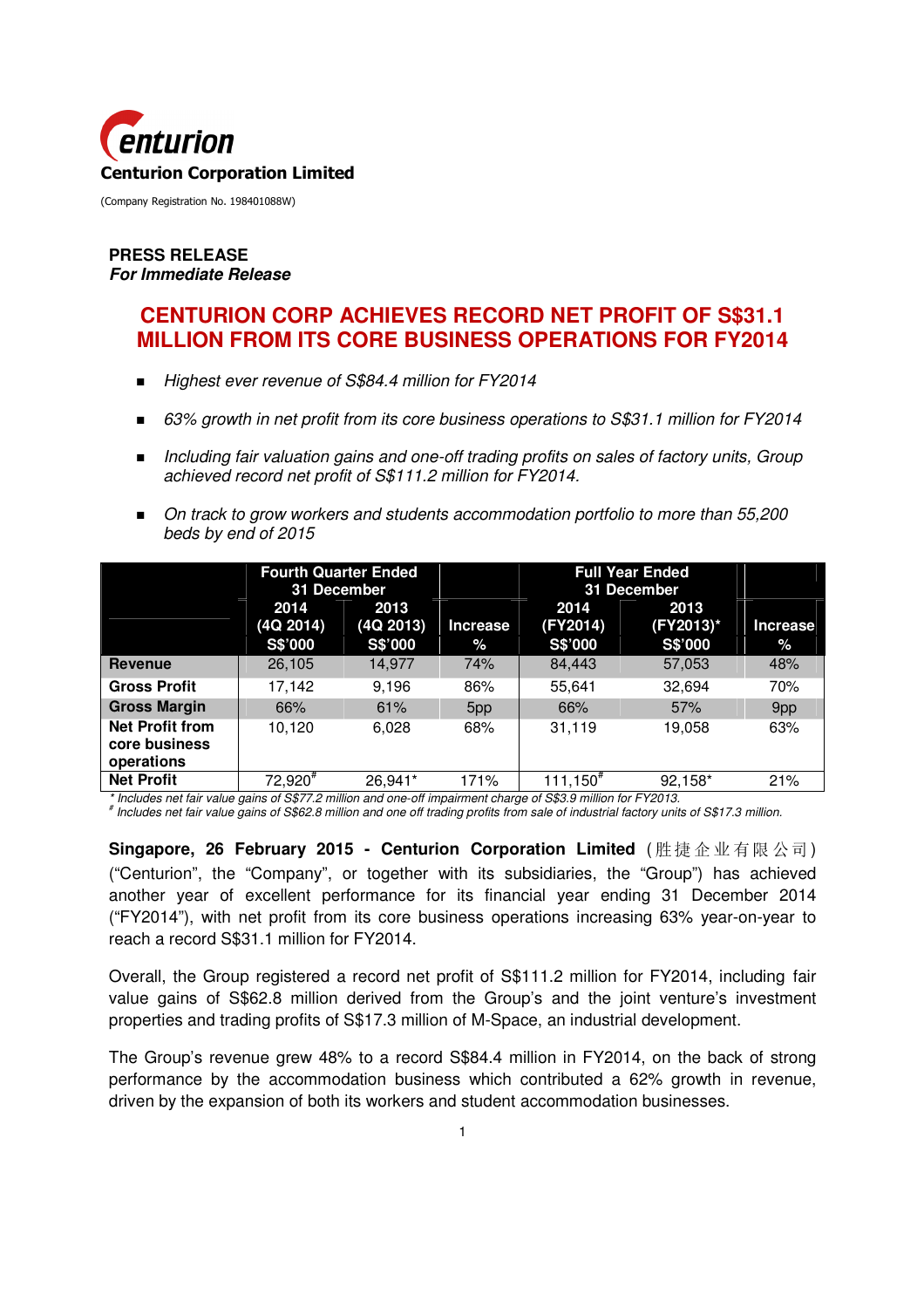

Revenue from the Group's optical disc business contributed S\$8 million for the year as demand for physical optical disc media from its customers continued to decline.

"We are pleased to deliver a record performance once again this year. We have made significant headway this year to diversify our earnings through the successful expansion of the student and workers accommodation business. We will actively manage our existing assets and selectively grow our portfolio to further enhance value for our shareholders," said Mr Kong Chee Min (江志明), CEO of Centurion Corporation Limited.

The Group's gross profit increased significantly by 70% in FY2014 to reach S\$55.6 million, largely due to higher contributions from the accommodation business. Gross profit margin improved by 9 percentage points to reach 66%.

#### **Accommodation Business**

#### **– Summary of Financial Figures (excluding fair value gain)**

| <b>Accommodation</b><br><b>Business</b>               | 1 Oct 14<br>- 31 Dec 14 | 1 Oct 13<br>- 31 Dec 13 |                 | 1 Jan 14<br>- 31 Dec 14 | 1 Jan 13<br>- 31 Dec 13 |                 |
|-------------------------------------------------------|-------------------------|-------------------------|-----------------|-------------------------|-------------------------|-----------------|
|                                                       | (4Q 2014)               | (4Q 2013)               | Increase        | (FY2014)                | (FY2013)                | <b>Increase</b> |
|                                                       | S\$'000                 | S\$'000                 | $\%$            | S\$'000                 | S\$'000                 | $\frac{6}{6}$   |
| <b>Revenue</b>                                        | 24,063                  | 12,690                  | 90%             | 76,460                  | 47,275                  | 62%             |
| <b>Gross Profit</b>                                   | 16.933                  | 8.342                   | 103%            | 53,098                  | 30,050                  | 77%             |
| <b>Gross Margin</b>                                   | 70%                     | 66%                     | 4 <sub>pp</sub> | 69%                     | 64%                     | 5 <sub>pp</sub> |
| <b>Net Profit from</b><br>core business<br>operations | 9.265                   | 5.179                   | 79%             | 30,142                  | 19,631                  | 54%             |
| <b>Net Profit</b>                                     | 9,265                   | 5,179                   | 79%             | 47,435 *                | 19,631                  | 142%            |

\* Includes one off trading profits from sale of industrial factory units of S\$17.3 million.

Excluding fair value gains, the Group's accommodation business net profit reached S\$47.4 million, a significant increase of 142% compared to the previous year. Of the net profit achieved, a S\$17.3 million net profit was recorded from the sale of industrial factory units during the year while its operation in workers and student accommodation contributed the majority of this figure at S\$30.1 million.

The Group's optical disc business contributed S\$0.9 million to the Group's net profit in FY2014, notwithstanding the slight loss of S\$70,000 from its discontinued operations.

The Group's balance sheet remains healthy and robust with S\$63.1 million in cash and cash equivalents. Investment properties increased considerably to S\$684.4 million due to the acquisitions of its student accommodation assets in Australia and the United Kingdom, workers accommodation projects in Singapore and Malaysia, and S\$40 million from fair value gains. Borrowings increased by S\$245.3 million reflecting bank loans obtained to finance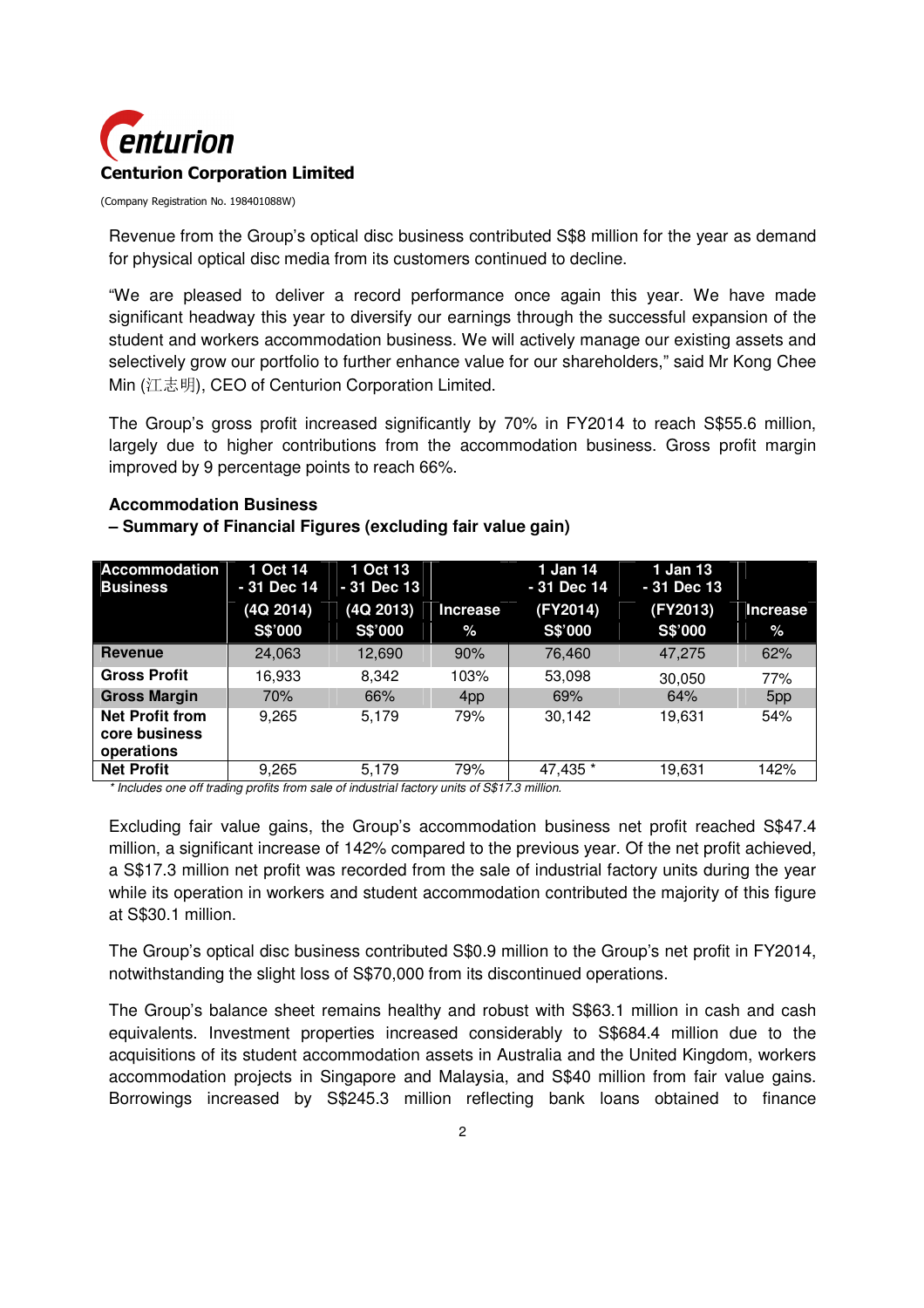

developmental workers accommodation projects and acquisitions of student accommodation assets in FY2014. As a result, the Group's gearing ratio stood at 52% as at 31 December 2014. Despite the higher gearing ratio, the five times interest cover continues to be adequate, in light of the Group's stable and strong net operating cashflow.

On a quarterly basis, the Group's revenue rose by 74% to S\$26.1 million in the quarter ended 31 December 2014 ("4Q 2014") compared to 4Q 2013. With maiden revenue from the Group's four newly acquired student accommodation assets in the United Kingdom, as well as an increase in capacity of its workers accommodation, the Group's revenue from its accommodation business grew by a 90% quarter-on-quarter to hit S\$24.1 million in 4Q 2014.

Accordingly, gross profit for the fourth quarter this year was S\$16.9 million, jumping 103% supported by the increase in revenue contribution from the accommodation business. Gross profit margin for the Group also improved from 61% to 66% due to increasing rental rates and additional rental revenue from expanded bed capacity at Westlite Toh Guan. Overall, the Group achieved a net profit of S\$10.1 million for 4Q 2014, a healthy 68% increase quarter-on-quarter with the accommodation business contributing close to 92% of this figure.

This year marked several significant milestone achievements for the Group:

- Entry into the Student Accommodation business with the acquisition of RMIT Village in Australia in February;
- Successful expansion of the Student Accommodation business with the acquisition of a portfolio of four assets in United Kingdom in September;
- Established presence in Penang with two land acquisitions to develop workers accommodation;
- Expansion of Singapore workers accommodation portfolio with Westlite Papan through a partnership with ASPRI (Association of Process Industry)

#### **Business Outlook**

The overall outlook for the Group's accommodation business for the next 12 months remains encouraging, supported by stable demand for both its workers and student accommodation businesses and contribution from three new accommodation assets that will be completed in 2015.

In Singapore, Westlite Toh Guan and Westlite Mandai are expected to maintain high occupancy rates. The Group is actively managing Westlite Tuas to ensure that its occupancy rate remains high despite competition from a new workers accommodation in the vicinity that is expected to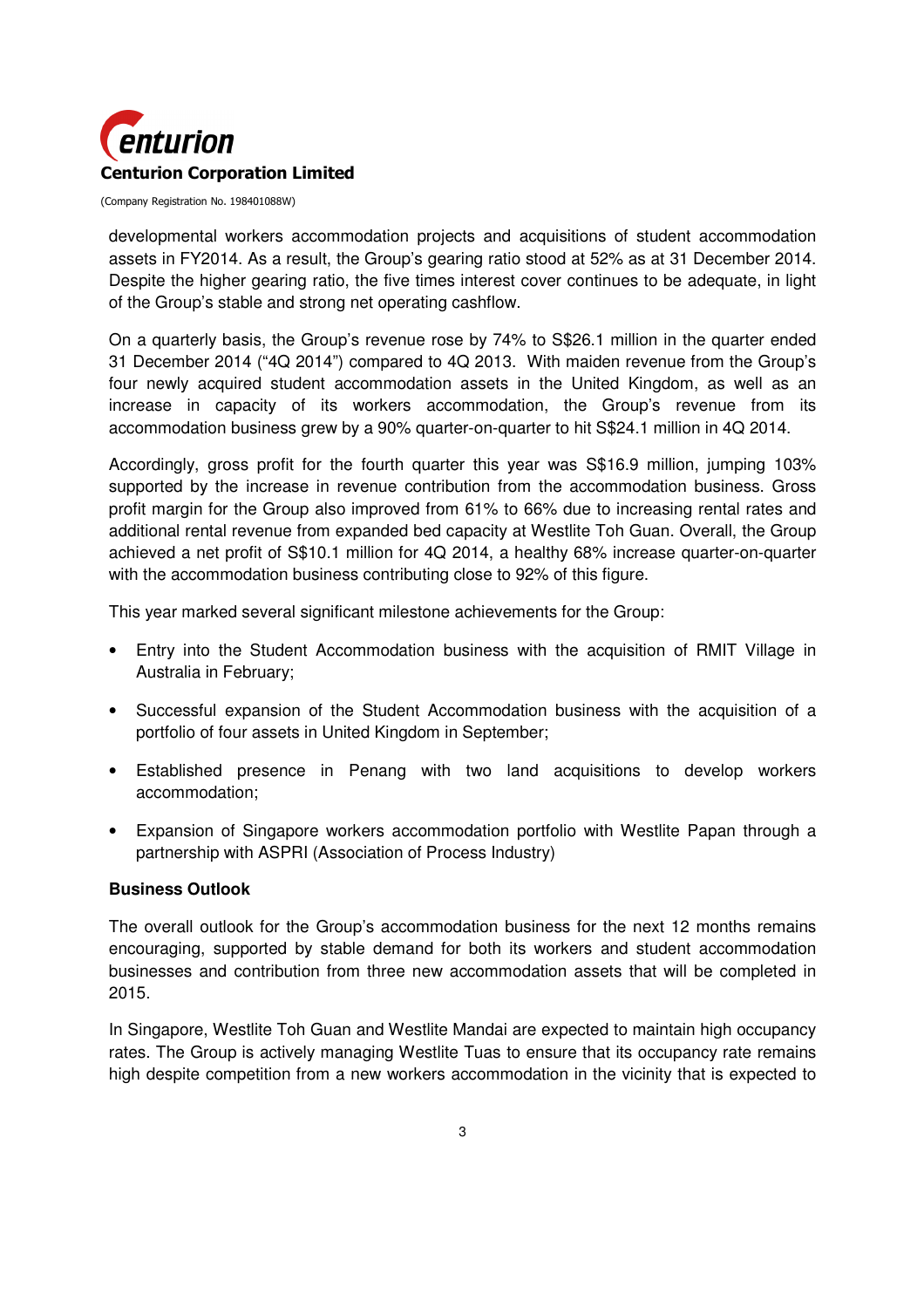

become operational in 1Q 2015. Westlite Woodlands will be contributing to the earnings of the Group when completed in 3Q 2015.

The outlook for the Malaysia portfolio is positive, with Westlite Tampoi and Westlite Senai II due to add 10,800 beds when completed in 1Q 2015 and 4Q 2015 respectively. The Group expects occupancy and rental rates to enjoy steady growth as more companies recognise the Group's value-added proposition and proven management capabilities in providing quality accommodation for their workers.

In Australia, RMIT Village is expected to operate at close to full occupancy in the 2015 academic year, after strengthening its competitive position with the completed refurbishment of the rooms in January 2015. Ongoing studies are being carried out to evaluate other asset enhancement initiatives for the property.

The Group's newly acquired portfolio of four student accommodation assets in the United Kingdom is expected to operate at close to full occupancy in the 2015 academic year. Given the healthy demand of purpose-built student accommodation in both Manchester and Liverpool, these assets are expected to perform well and contribute positively to the Group's earnings.

"As we strengthen our operations capabilities, we will continue to selectively explore opportunities to further grow our accommodation business in both existing and new markets." added Mr Kong.

In January 2015, Centurion announced that the Group is exploring the feasibility of establishing a workers accommodation REIT to unlock value in certain assets which will allow the Group to recycle capital to pursue further growth strategies across its expanding accommodation businesses. The Group will announce further details as and when the time is appropriate.

The Group has proposed to pay a second and final dividend for FY2014 of 1.0 cent per ordinary share. When combined with the special interim dividend of 0.5 cents per ordinary share declared in the first quarter of the year, the total amount to be distributed for FY2014 would be 1.5 cents per ordinary share.

#### -END-

### **ABOUT CENTURION CORPORATION LIMITED**

Centurion Corporation Limited, formerly known as SM Summit Holdings Limited, owns and operates workers and student accommodation assets, as well as a storage disc manufacturing business. Its workers accommodation assets are managed under the Westlite brand and its student accommodation assets are managed under the Centurion Student Living brand.

In Singapore, the Group has a current capacity of 23,500 beds across three workers accommodation assets in Toh Guan, Tuas and Mandai as at 31 December 2014. Westlite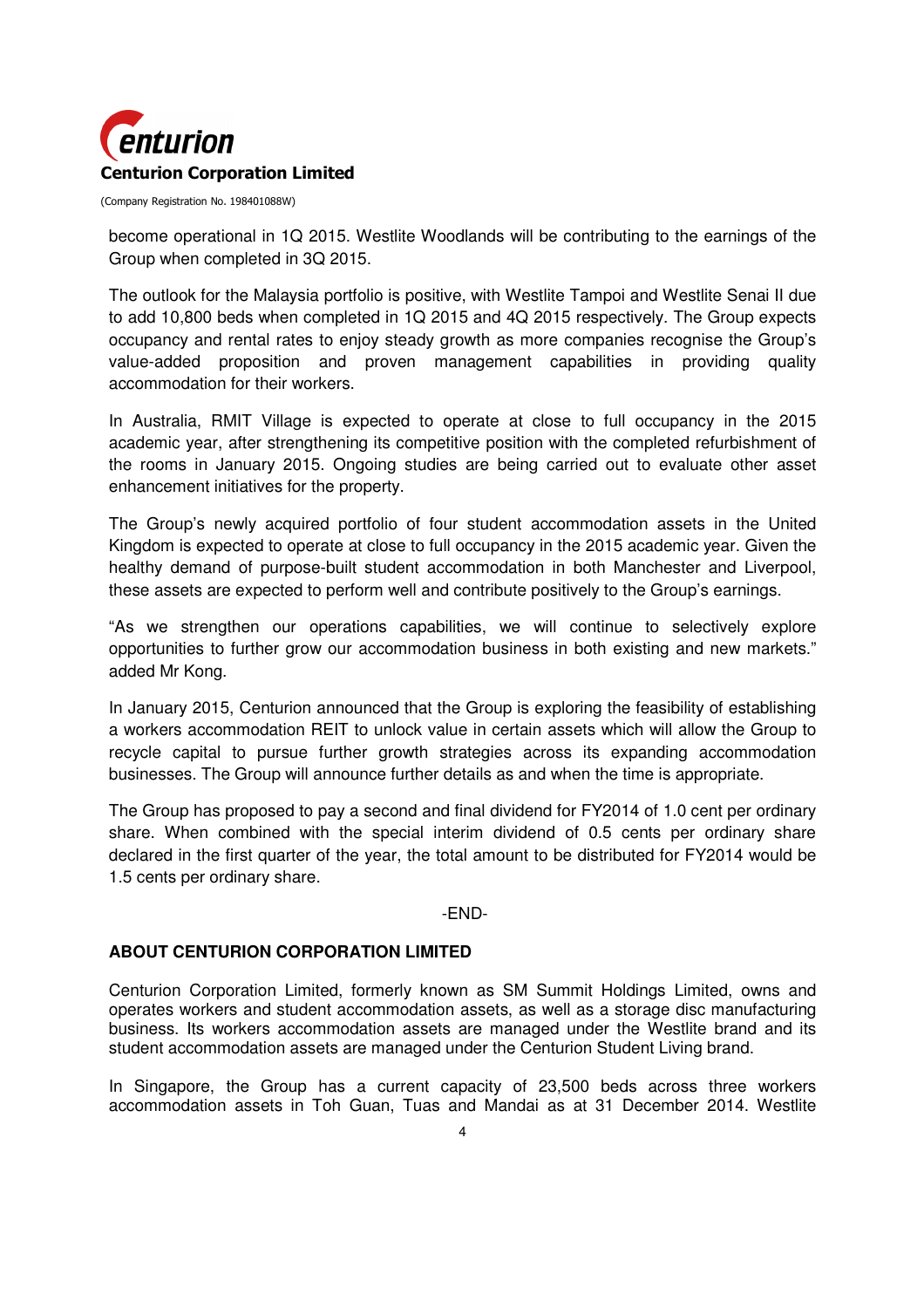

Woodlands, with 4,100 beds, is under construction and is expected to be completed in 3Q 2015. Westlite Papan, its fifth project with 7,900 beds, is under construction and is expected to be completed in 2016.

In Malaysia, the Group has a current capacity of 14,500 beds across five workers accommodation assets in Johor. Two projects, Westlite Tampoi and Westlite Senai II, with a total of 10,800 beds are under construction and expected to be completed in 1Q 2015 and 4Q 2015 respectively. Two projects under planning, Westlite Minyak, with 5,000 beds is expected to be completed in 2016 and Westlite Juru, with 12,000 beds is expected to be completed in two phases in 2017 and 2018.

The Group has a student accommodation asset with 456 beds in Melbourne, Australia. In the United Kingdom, the Group has a portfolio of four student accommodation assets with a total of 1,906 beds.

The Group expects to increase its overall portfolio from 40,362 beds at present to over 74,100 by the end of 2017.

For more information, please visit http://www.centurioncorp.com.sg.

#### **MEDIA CONTACTS**

For more information on Centurion Corporation Limited, please contact:

**Kreab**  Vanessa Ho / Melissa Woon +65 6339 9110 cent@kreab.com